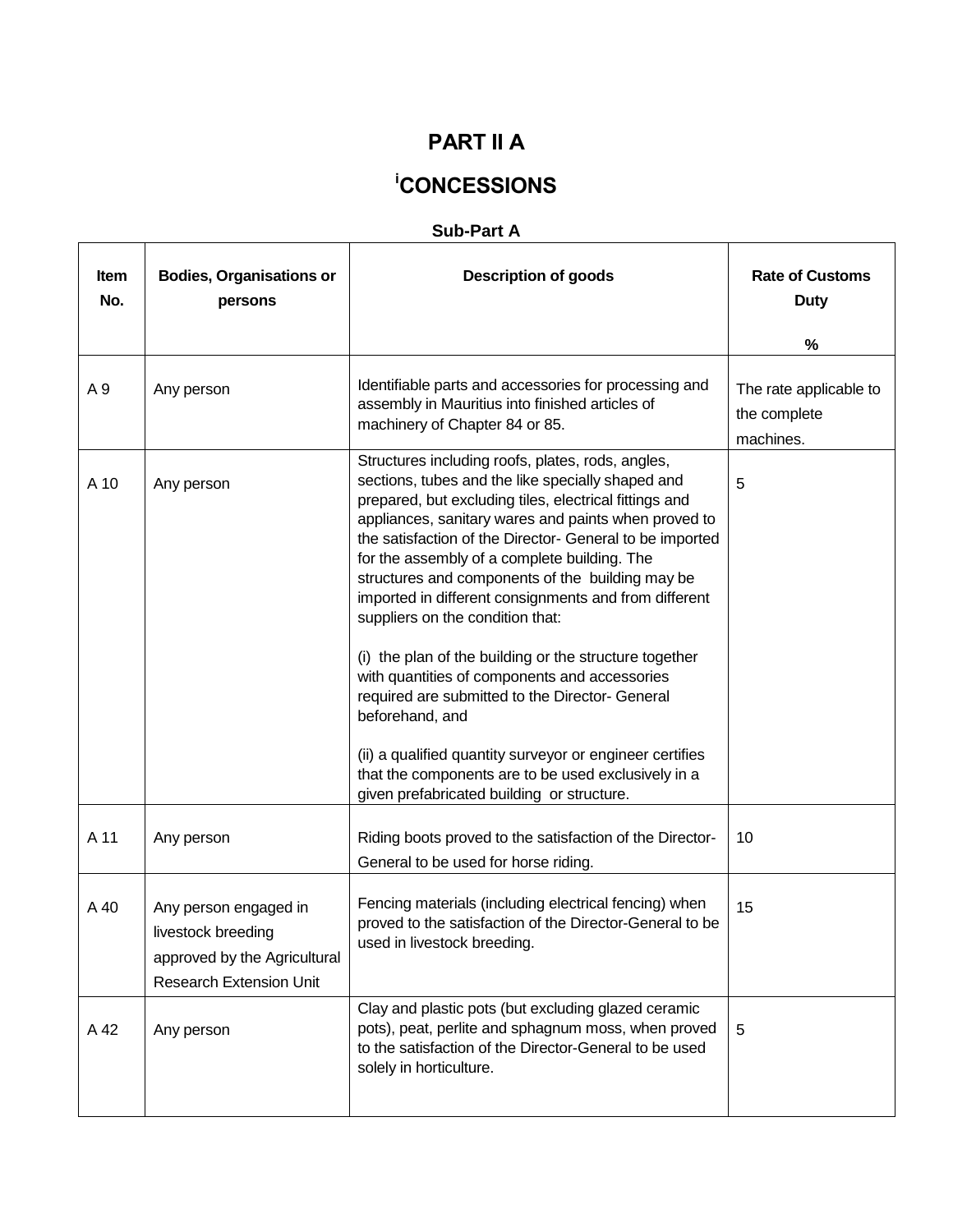| A 55 | Any registered co-<br>operative consumer society                                                                                                                                                                                                                                                           | Equipment and accessories as per a scheduled list<br>proved to the satisfaction of the Director- General to<br>be used in the modernisation of the consumer co-<br>operative stores                                                       | 15                                                   |
|------|------------------------------------------------------------------------------------------------------------------------------------------------------------------------------------------------------------------------------------------------------------------------------------------------------------|-------------------------------------------------------------------------------------------------------------------------------------------------------------------------------------------------------------------------------------------|------------------------------------------------------|
| A 57 | Any person                                                                                                                                                                                                                                                                                                 | Preparations of headings 33.03 to 33.07, certified by<br>the Ministry of Health to have therapeutic or<br>prophylactic properties.                                                                                                        | 5                                                    |
| A 59 | Any training institution<br>registered with the<br><b>Mauritius Qualifications</b><br>Authority                                                                                                                                                                                                            | Equipment as per a scheduled list for use in providing<br>training.                                                                                                                                                                       | 15                                                   |
| A 61 | Any company approved by<br>Ministry of Public<br>the<br>Infrastructure and Land<br>Transport                                                                                                                                                                                                               | Car gas kits approved by the Ministry of Public<br>Infrastructure and Land Transport to be used in motor<br>vehicles                                                                                                                      | 25% of the rate<br>applicable to the car<br>gas kits |
| A 63 |                                                                                                                                                                                                                                                                                                            | Added by GN 9 of 2009 w.e.f. 01.Jan.2009<br>Deleted by GN 5-2013 w.e.f. 01.01.13                                                                                                                                                          |                                                      |
| A 64 | Restaurants, shops and<br>retail outlets (excluding<br>supermarkets and<br>hypermarkets operating as<br>classified trades under the<br>Twelfth Schedule of the<br>Local Government Act)<br>incurring renovation or<br>fitting works exceeding Rs.<br>10 million as certified by the<br>Board of Investment | Fittings, accessories, equipment and furniture used in<br>the renovation or fitting out works<br>This concession shall be valid up to 31 December<br>2014<br>Added by GN 5-2013 w.e.f. 01.01.13<br>Amended by GN 157-2013 w.e.f. 07.06.13 | 50% of the rate<br>applicable                        |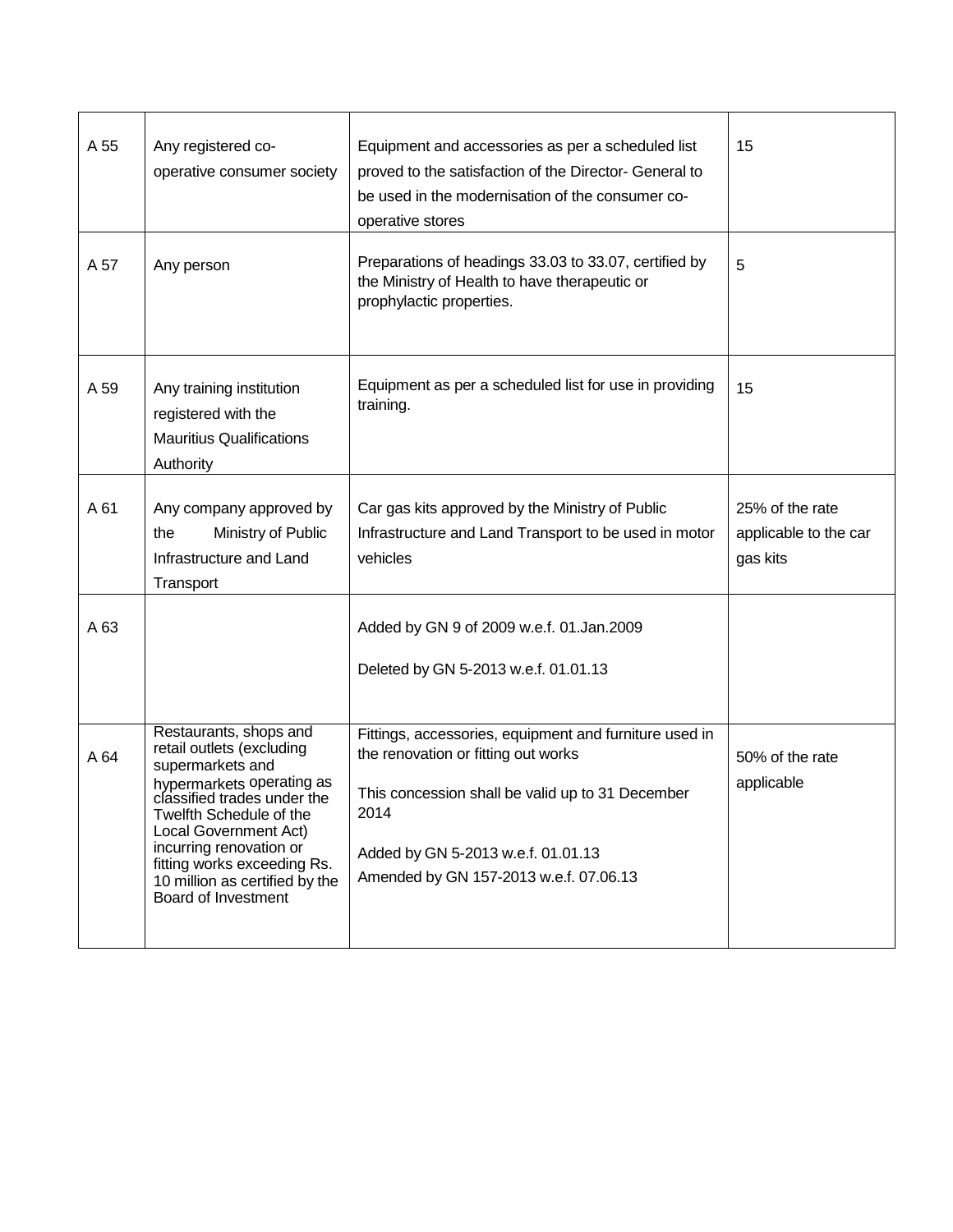## ii**Sub-Part B**

| Item No.                                                                                                                                                                                                                                                                                                                                          | <b>Bodies, organisations</b><br>or persons | Description of goods and conditions                                                                            | <b>Amount of concession</b>                                                             |
|---------------------------------------------------------------------------------------------------------------------------------------------------------------------------------------------------------------------------------------------------------------------------------------------------------------------------------------------------|--------------------------------------------|----------------------------------------------------------------------------------------------------------------|-----------------------------------------------------------------------------------------|
| B1<br>(Added<br>by<br>G.N. 110 of<br>2020<br>w.e.f<br>05.06.20)                                                                                                                                                                                                                                                                                   | Any person                                 | A bus in a bonded warehouse before 5<br>June 2020, provided the bus is cleared<br>before 30 June 2021.         | 30% of the customs duty<br>payable on the bus or<br>Rs 125,000, whichever is<br>lesser. |
| <b>B2</b><br>(Added<br>by<br>G.N. 260 of<br>2020<br>w.e.f<br>01.11.20<br>ill(Deleted<br>and<br>replaced by<br>G.N. 59 of<br>2021<br>w,e,f<br>01.04.2021)<br>iv<br>(Deleted<br>and<br>replaced by<br>G.N. 72 of<br>2021<br>w,e,f<br>05.04.2021)<br><sup>v</sup> (Deleted<br>and<br><b>Replaced</b><br>by G.N. 134<br>of 2021<br>w.e.f<br>01.07.21) | Any person                                 | A bus, provided that it is cleared during<br>the period starting on 1 July 2021 and<br>ending on 30 June 2022. | 30% of the customs duty<br>payable on the bus.                                          |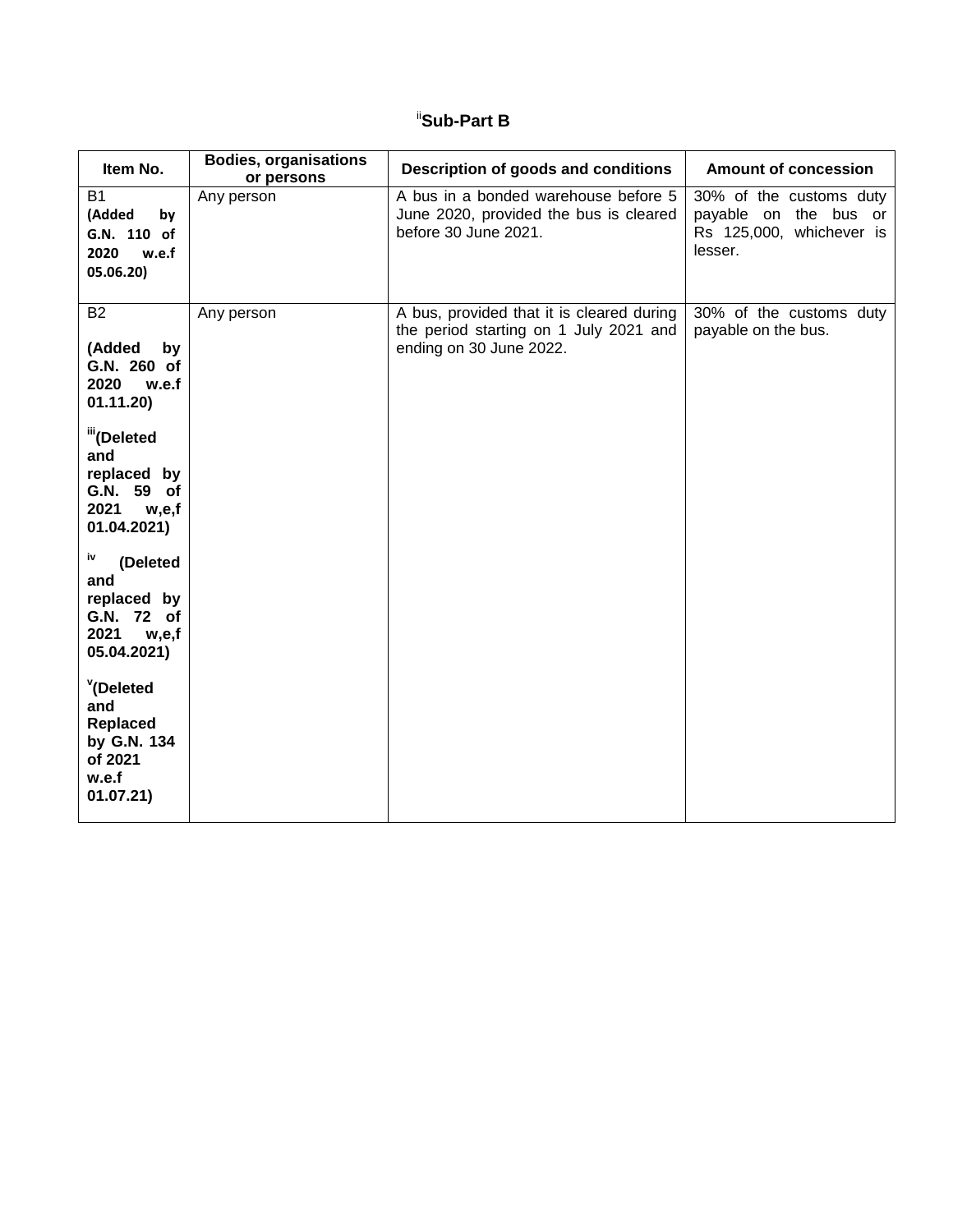#### **CONCESSIONS**

*and replacing them by the following words –*

 $\overline{a}$ 

### **CONCESSIONS Sub-Part A**

ii *w.e.f. 5 June 2020, GN No. 109 of 2020, the Customs Tariff (Amendment of Schedule) (No. 2) Regulations 2020, regulation 3(b), amended the First Schedule, in Part IIA by adding new Sub-part B.*

iii *w.e.f. 1 April 2021, GN No. 59 of 2021, the Customs Tariff (Amendment of Schedule) (No. 2) Regulations 2021, regulation 3(b), amended the First Schedule, in Part IIA, in Sub-part B, by deleting item B2 –*

| <b>B2</b>                       | Any person | A bus, provided that it is 30% of the customs duty                                                       |      |
|---------------------------------|------------|----------------------------------------------------------------------------------------------------------|------|
| (Added<br>bv                    |            | cleared during the period   payable on the bus or Rs<br>starting on 1 November 2020   125,000, whichever | is i |
| G.N. 260<br>of<br>2020<br>w.e.f |            | and ending on 31 March   lesser.<br>2021.                                                                |      |
| 01.11.20                        |            |                                                                                                          |      |

*and replacing it by new item B2.*

iv *w.e.f. 5 April 2021, GN No. 72 of 2021, the Customs Tariff (Amendment of Schedule) (No. 3) Regulations 2021, regulation 3, amended the First Schedule, in Part IIA, in Sub-part B, by deleting item B2 –*

| <b>B2</b><br>(Added<br>by<br>G.N. 260<br>0f<br>2020<br>w.e.f<br>01.11.20)                   | Any person | A bus, provided that it is cleared during<br>the period starting on 1 April 2021 and<br>ending on 30 June 2021. | 30% of the customs duty<br>payable on the bus or Rs<br>whichever<br>125,000,<br>is<br>lesser |
|---------------------------------------------------------------------------------------------|------------|-----------------------------------------------------------------------------------------------------------------|----------------------------------------------------------------------------------------------|
| illDeleted and<br>replaced<br>by<br>59<br>G.N.<br><b>of</b><br>2021<br>w.e.f<br>01.04.2021) |            |                                                                                                                 |                                                                                              |

*and replacing it by new item B2.*

<sup>v</sup> w.e.f. 01-07-2021*,* GN No*. 134 of 2021, The Customs Tariff (Amendment of Schedule)(No. 4) Regulations 2021, regulation 3(b) amended the First Schedule, in Part IIA, in Sub-part B, by deleting item B2–*

i *w.e.f. 5 June 2020, GN No. 109 of 2020, the Customs Tariff (Amendment of Schedule) (No. 2) Regulations 2020, regulation 3(a), amended the First Schedule, in Part IIA, - (a) by deleting the following words –*